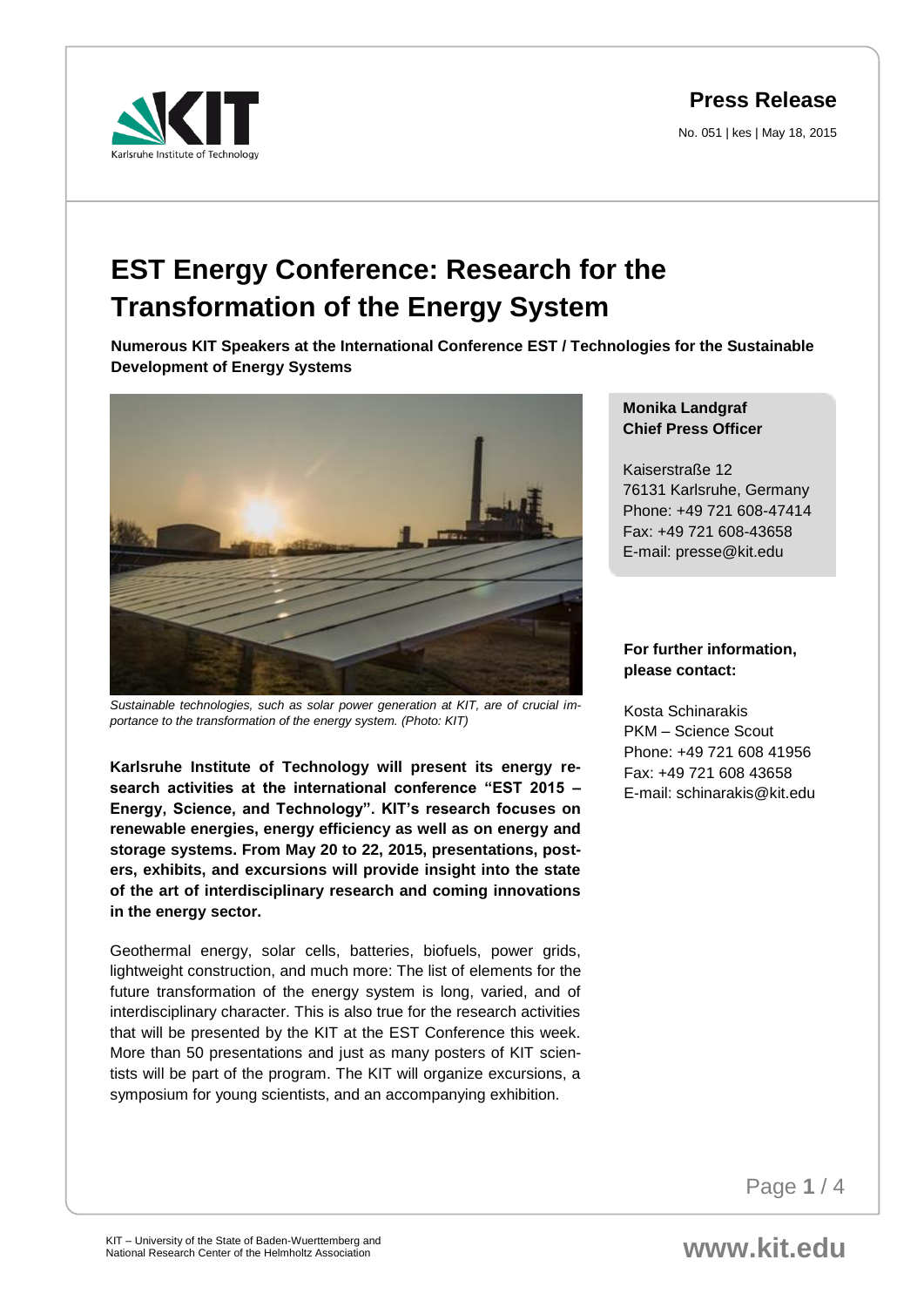**Press Release**

No. 051 | kes | May 18, 2015



The public evening presentation about two big trends in automotive industry will be made by Dr. Dieter Zetsche, KIT alumnus and CEO of Daimler AG: Which obstacles still remain to be overcome for the electric vehicle to prevail? Which advantages does driverless mobility have and which challenges are associated with it?

"The 'Energiewende' is one of the biggest challenges of society. For it to become reality, expertise of a number of disciplines along the complete scientific chain of values added is essential," says the President of KIT and Chairman of the EST Conference, Professor Holger Hanselka. "Intensive dialog of science, industry, and politics is important. The EST 2015 will bring together strong actors in these sectors."

"The KIT is one of the leading energy research centers in Europe with an excellent success story in various areas of energy research," says Dr. Karl-Friedrich Ziegahn, Head of Division of KIT and Chairman of the EST Advisory Board." The KIT supports the congress that will be a platform for an inspiring interdisciplinary dialog of science, industry, politics, and other stakeholders."

"The program of the conference is intended to foster exchange of information beyond the limits of disciplines and to contribute to the success of the Energiewende in the long term," explains Professor Hans-Jörg Bauer of KIT, Chairman of the Scientific Program Committee of EST 2015. "Under the framework conditions resulting from climate change and the necessity of reducing the consumption of natural resources, the Energiewende and future energy systems have become issues that are much discussed on the international level. I am very happy that numerous national and international participants will take part in a broad discussion of sustainable, reliable, and affordable energy systems of the future."

At the accompanying EST exhibition, the KIT Energy Center will present KIT's research activities at a **central booth**. With 1250 employees, the KIT Energy Center is among the largest energy research centers in Europe. In addition, the KIT Business Club will be represented and may be contacted by companies interested in KIT technologies. Moreover, the HECTOR School of Engineering and Management will inform about its activities. It offers tailored master's programs for staff of innovative companies. Information about training parallel to the job in the energy sector will be provided by the Center for Technology-Enhanced Learning (ZML) of KIT. The booth's eye-catcher will be the entropy wheel. It converts ambient heat into motion and might help recycle unused heat of industrial processes.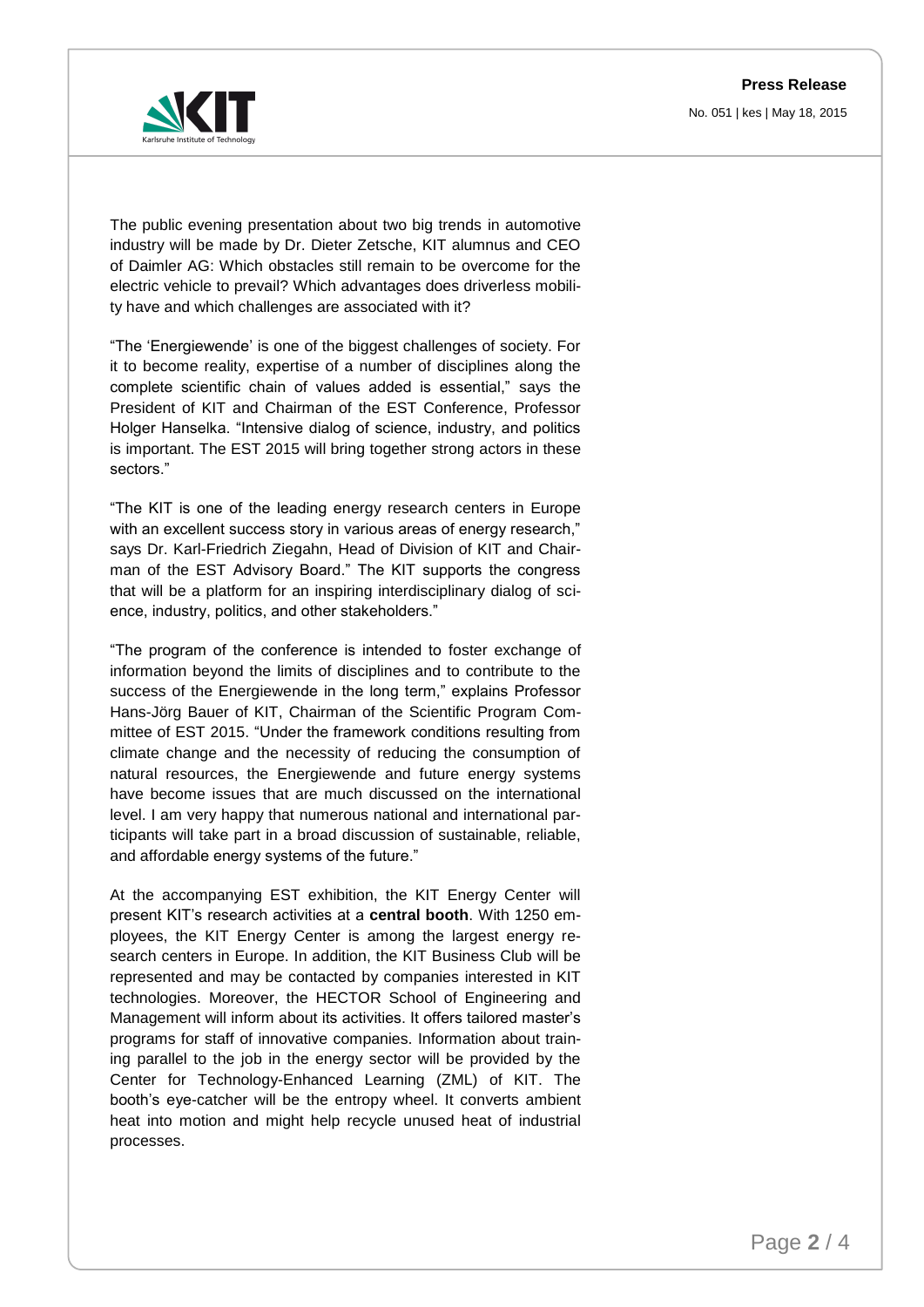**Press Release** No. 051 | kes | May 18, 2015



**"Nachwachsende Ideen – Energieforschung am KIT"** (renewable ideas – energy research at KIT) will be the heading of the annual symposium of doctoral students organized by the KIT Energy Center parallel to the EST. On May 20 at 2 p.m., young researchers will provide insights into their work by short presentations about efficient aircraft engines, optimized solar cells, high-performance batteries, and use of biomass in classical coal-fired power plants.

On the last conference day, May 22, **excursions to KIT** will provide the participants with the opportunity to directly inform themselves about the research activities. At the bioliq pilot plant, high-quality synthetic fuels are produced from residual biomass, such as straw. Hence, biogenous energy production no longer competes with food production. The SOMMER (solar furnace with molten-metal-cooled receiver) project is a concentrating solarthermal facility with a thermal lead-bismuth storage system. Weather-dependent fluctuations of solar irradiation can be balanced with the help of this system. At the FZI Living Lab smartEnergy, elements of future energy systems that flexibly store and use thermal and electrical energy are being developed in an interdisciplinary manner. The Energy Smart Home Lab works on optimizing energy flows of a household on a prototype scale and on combining these energy flows with those of electric mobility and smart grids.

Find more about the EST program at:

<http://www.est-conference.com/>

More information on KIT's energy research activities:

[http://www.energy.kit.edu](http://www.energy.kit.edu/)

## **The KIT Energy Center**

**Research, education, and innovation at KIT foster the energy turnaround and reorganization of the energy system in Germany. Clear priorities lie in the areas of energy efficiency and renewable energies, energy storage systems and grids, electric mobility, and enhanced international cooperation in research.** 

**With 1250 employees, the KIT Energy Center is one of the biggest energy research centers in Europe. It pools the energy research activities of the KIT and renowned cooperation partners. Its work is of interdisciplinary character and covers fundamental and applied research into all relevant energy sources for industry, households, services, and mobility.**